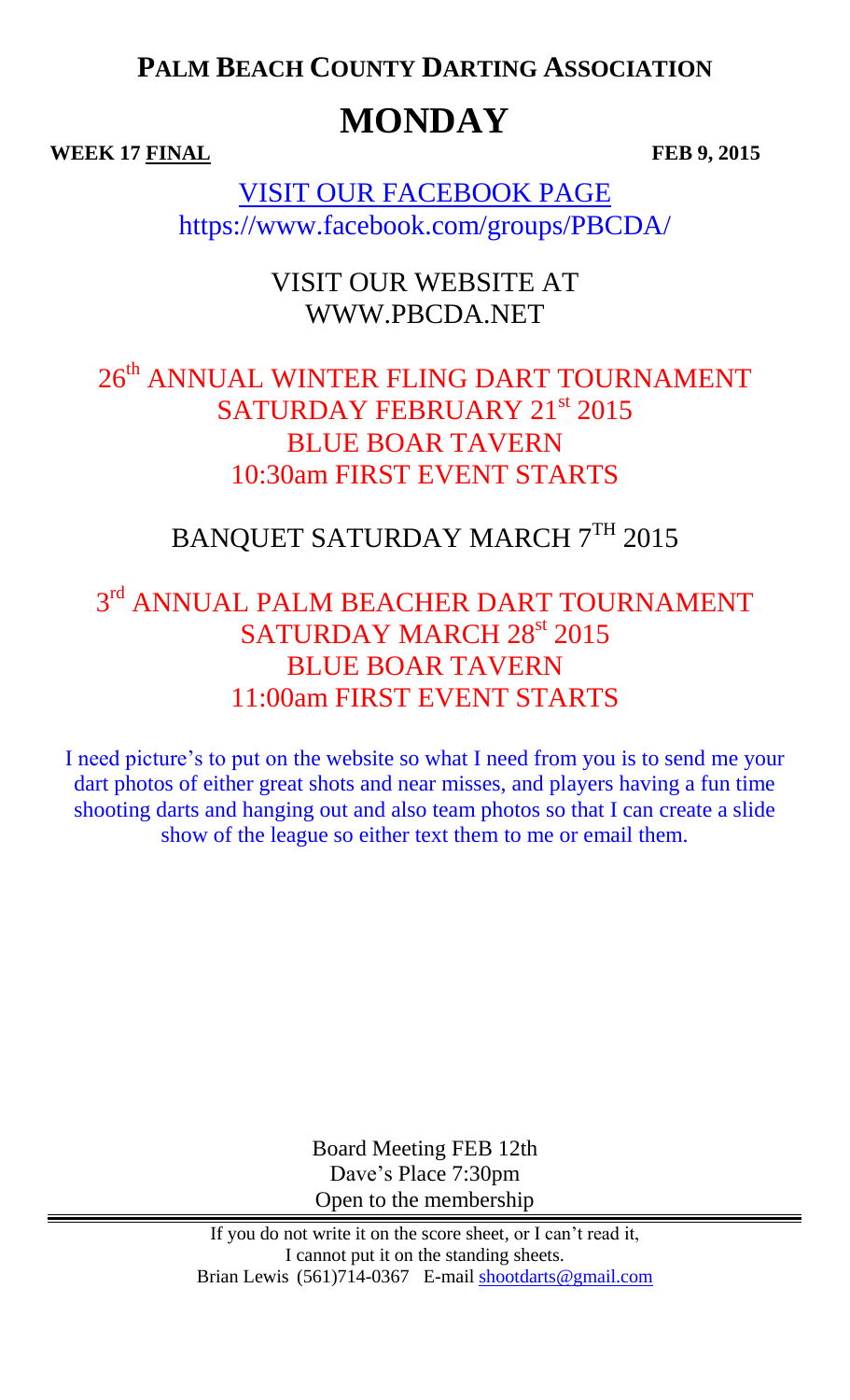### **PALM BEACH COUNTY DARTING ASSOCIATION MONDAY**

| <b>RED PARROT - LUCKY</b>           |     |
|-------------------------------------|-----|
| <b>BASTARDS</b>                     | 437 |
| <b>BLUE BOAR - BUTTHEADS</b>        | 327 |
| <b>CORCORANS - THE IRISH</b>        | 185 |
| <b>BLUE BOAR - HERBIE'S BITCHES</b> | 173 |
|                                     |     |
|                                     |     |

#### **NO SHEET…NO POINTS OR ALLSTARS WILL BE AWARDED. NOR WILL THEY BE REFUNDED.**

| <b>MEN'S HIGH IN</b>  |                | <b>LADIES HIGH IN</b>  |                  |
|-----------------------|----------------|------------------------|------------------|
| <b>MIKE SANSOUCIE</b> | 156            | <b>BECKY McILROY</b>   | 101              |
| <b>MEN'S HIGH OUT</b> |                | <b>LADIES HIGH OUT</b> |                  |
| <b>JAMES DUNNING</b>  | 124            | <b>JANICE PHIPPS</b>   | 102              |
|                       |                |                        |                  |
| <b>TON EIGHTY</b>     |                | <b>ROUND OF NINE</b>   |                  |
| <b>MIKE SANSOUCIE</b> | 4              | <b>STEVE LAMBIASE</b>  | $\mathbf{1}$     |
| <b>PATRICK HICKEY</b> |                | <b>PATRICK HICKEY</b>  | $\mathbf{1}$     |
| <b>CHRIS CUMMINS</b>  | $\overline{2}$ | <b>JANICE PHIPPS</b>   | $\mathbf{1}$     |
| <b>BRUCE SMITH</b>    | $\mathbf{1}$   | <b>NICK GOLD</b>       | $\mathbf{1}$     |
| <b>BRIAN LEWIS</b>    |                | <b>DAVE PHILLIPS</b>   | $\boldsymbol{2}$ |
|                       |                | <b>BOB BIRCH</b>       | $\mathbf{1}$     |
|                       |                | <b>JIMMY SCHWAB</b>    | 1                |
|                       |                | <b>PAUL DORLING</b>    | 1                |
|                       |                | <b>SIX BULLS</b>       |                  |
|                       |                | <b>PATRICK HICKEY</b>  | $\mathbf{1}$     |
|                       |                |                        |                  |

| D | <b>BLUE BOAR - BRIAN</b> |     | D |   | <b>RED PARROT - STEVE</b> |     |
|---|--------------------------|-----|---|---|---------------------------|-----|
|   | <b>BRIAN LEWIS</b>       | 81  |   | ¢ | <b>STEVE LAMBIASE</b>     | 93  |
|   | <b>BRUCE SMITH</b>       | 272 |   | B | <b>DAVE PHILLIPS</b>      | 212 |
|   | <b>MIKE BERGERON</b>     |     |   | B | <b>LOU HUNT</b>           | 37  |
|   | <b>JIM SCHWAB</b>        | 147 |   |   | <b>BOB BIRCH</b>          | 60  |
|   | <b>JAMES DUNNING</b>     | 184 |   |   | <b>STEVEN NARVAEZ</b>     | 83  |
|   | <b>NICK GOLD</b>         | 37  |   |   | <b>MIKE SANSOUCIE</b>     | 383 |

| Φ | <b>BLUE BOAR - BECKY</b> |     |   | <b>CORCORANS - CHRIS</b>   |     |
|---|--------------------------|-----|---|----------------------------|-----|
|   | <b>BECKY McILROY *</b>   | 72  | B | <b>CHRIS CUMMINS</b>       | 98  |
|   | <b>HERB THOMAS</b>       | 161 | Ф | <b>PAUL DORLING</b>        | 51  |
|   | <b>KRISTI BRIGGS *</b>   | 49  | ጡ | <b>MIKE DARCY</b>          | 33  |
|   | <b>JANICE PHIPPS *</b>   | 122 | ¢ | <b>PATRICK HICKEY</b>      | 170 |
|   |                          |     | ¢ | <b>SEAN CORREIA</b>        | 34  |
|   |                          |     | Ф | <b>JAMES McGUINNESS IV</b> | 27  |

#### **PATRICK HICKEY & DAVE PHILLIPS 120 IN HERB THOMAS 120 & 136 IN BRUCE SMITH 122 OUT**

|                                                      | <b>DIVISION 1</b>                                       |                                                | FEB 9, 2015            |                |
|------------------------------------------------------|---------------------------------------------------------|------------------------------------------------|------------------------|----------------|
| 1                                                    | <b>RED PARROT - LUCKY</b>                               |                                                | <b>MEN'S ALLSTARS</b>  |                |
|                                                      | <b>BASTARDS</b>                                         | 437                                            |                        |                |
| $\overline{2}$                                       | <b>BLUE BOAR - BUTTHEADS</b>                            | 327                                            | <b>MIKE SANSOUCIE</b>  | 383            |
| $\overline{3}$                                       | <b>CORCORANS - THE IRISH</b>                            | 185                                            | <b>BRUCE SMITH</b>     | 272            |
| $\overline{4}$                                       | <b>BLUE BOAR - HERBIE'S BITCHES</b>                     | 173                                            | <b>DAVE PHILLIPS</b>   | 212            |
|                                                      |                                                         |                                                | <b>LADIES ALLSTARS</b> |                |
|                                                      |                                                         |                                                | <b>JANICE PHIPPS</b>   | 122            |
|                                                      | <b>NO SHEETNO POINTS OR</b>                             |                                                | <b>BECKY McILROY</b>   | 72             |
|                                                      | ALLSTARS WILL BE AWARDED.<br>NOR WILL THEY BE REFUNDED. |                                                | <b>KRISTI BRIGGS</b>   | 49             |
|                                                      | <b>MEN'S HIGH IN</b>                                    |                                                | <b>LADIES HIGH IN</b>  |                |
| <b>MIKE SANSOUCIE</b>                                |                                                         | 156                                            | <b>BECKY McILROY</b>   | 101            |
| <b>MEN'S HIGH OUT</b><br><b>JAMES DUNNING</b><br>124 |                                                         | <b>LADIES HIGH OUT</b><br><b>JANICE PHIPPS</b> | 102                    |                |
|                                                      |                                                         |                                                |                        |                |
|                                                      | <b>TON EIGHTY</b>                                       |                                                | <b>ROUND OF NINE</b>   |                |
|                                                      | <b>MIKE SANSOUCIE</b>                                   | 4                                              | <b>STEVE LAMBIASE</b>  | $\mathbf{1}$   |
|                                                      | <b>PATRICK HICKEY</b>                                   | 1                                              | <b>PATRICK HICKEY</b>  | 1              |
|                                                      | <b>CHRIS CUMMINS</b>                                    | $\overline{2}$                                 | <b>JANICE PHIPPS</b>   | $\mathbf{1}$   |
|                                                      | <b>BRUCE SMITH</b>                                      | $\mathbf{1}$                                   | <b>NICK GOLD</b>       | $\mathbf{1}$   |
|                                                      | <b>BRIAN LEWIS</b>                                      | $\mathbf{1}$                                   | <b>DAVE PHILLIPS</b>   | $\overline{2}$ |
|                                                      |                                                         |                                                | <b>BOB BIRCH</b>       | $\mathbf{1}$   |
|                                                      |                                                         |                                                | <b>JIMMY SCHWAB</b>    | $\mathbf{1}$   |
|                                                      |                                                         |                                                | <b>PAUL DORLING</b>    | $\mathbf{1}$   |
|                                                      |                                                         |                                                | <b>SIX BULLS</b>       |                |
|                                                      |                                                         |                                                | <b>PATRICK HICKEY</b>  | $\mathbf{1}$   |
|                                                      |                                                         |                                                |                        |                |

| \$ | <b>BLUE BOAR - BRIAN</b> |     | $\triangle$<br>Φ | <b>RED PARROT – STEVE</b> |     |
|----|--------------------------|-----|------------------|---------------------------|-----|
| R. | <b>BRIAN LEWIS</b>       | 81  |                  | <b>STEVE LAMBIASE</b>     | 93  |
| \$ | <b>BRUCE SMITH</b>       | 272 |                  | <b>DAVE PHILLIPS</b>      | 212 |
| \$ | <b>MIKE BERGERON</b>     |     |                  | <b>LOU HUNT</b>           | 37  |
| \$ | <b>JIM SCHWAB</b>        | 147 | ሖ                | <b>BOB BIRCH</b>          | 60  |
| \$ | <b>JAMES DUNNING</b>     | 184 | ሖ                | <b>STEVEN NARVAEZ</b>     | 83  |
| \$ | <b>NICK GOLD</b>         | 37  | ጡ                | <b>MIKE SANSOUCIE</b>     | 383 |

| ሐ<br>Φ | <b>BLUE BOAR - BECKY</b> |     |  | <b>CORCORANS - CHRIS</b>   |     |
|--------|--------------------------|-----|--|----------------------------|-----|
| \$     | <b>BECKY McILROY *</b>   | 72  |  | <b>CHRIS CUMMINS</b>       | 98  |
| \$     | <b>HERB THOMAS</b>       | 161 |  | <b>PAUL DORLING</b>        | 51  |
| \$     | <b>KRISTI BRIGGS *</b>   | 49  |  | <b>MIKE DARCY</b>          | 33  |
| ¢<br>J | <b>JANICE PHIPPS *</b>   | 122 |  | <b>PATRICK HICKEY</b>      | 170 |
|        |                          |     |  | <b>SEAN CORREIA</b>        | 34  |
|        |                          |     |  | <b>JAMES McGUINNESS IV</b> | 27  |